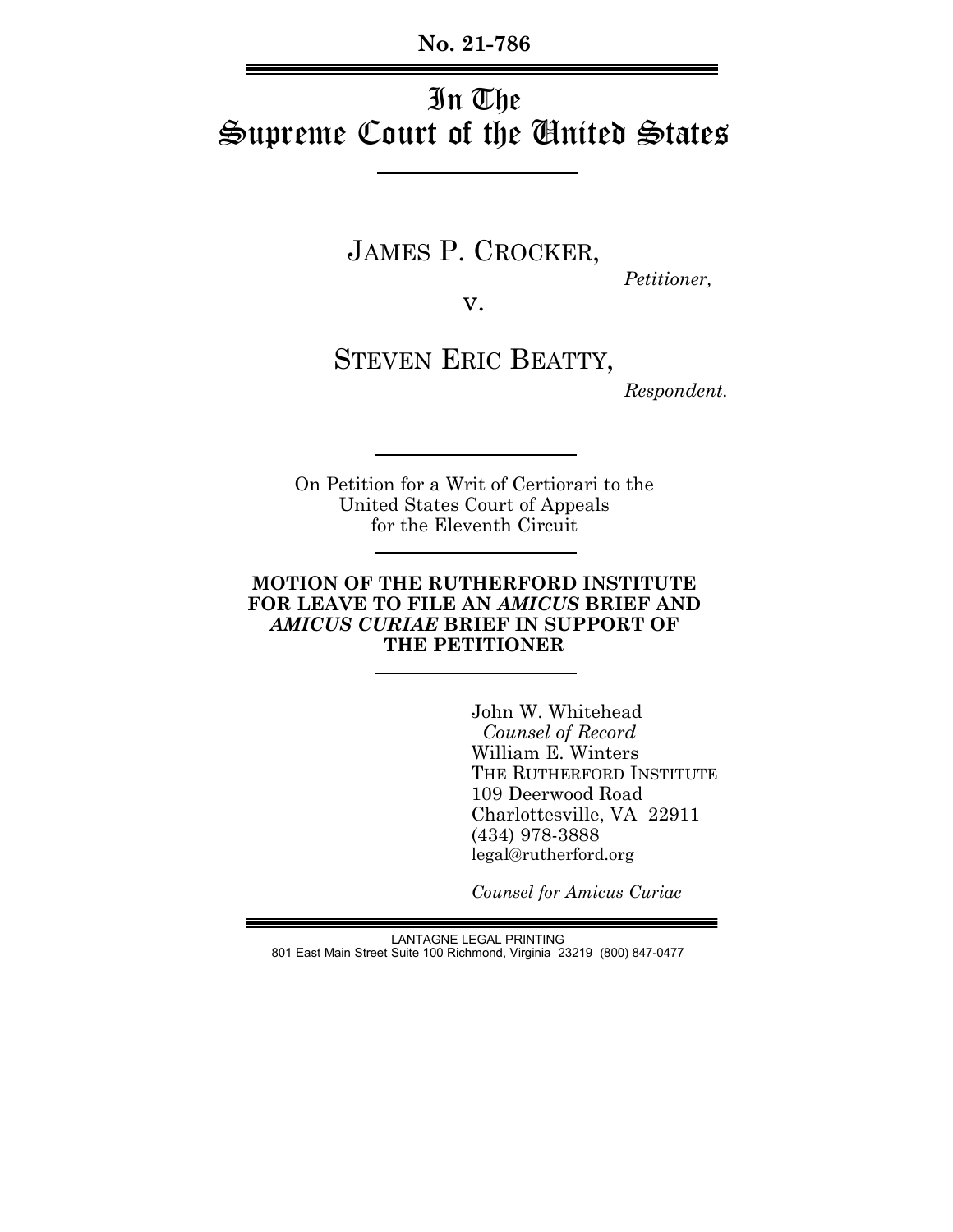**No. 21-786** 

## **In The**  Supreme Court of the United States

JAMES P. CROCKER,

*Petitioner,* 

v.

STEVEN ERIC BEATTY,

*Respondent.*

## **On Petition for a Writ of Certiorari to the United States Court of Appeals for the Eleventh Circuit**

## **MOTION FOR LEAVE TO FILE** *AMICUS CURIAE* **BRIEF OF THE RUTHERFORD INSTITUTE IN SUPPORT OF PETITIONER**

Pursuant to Rule 37.2(b), The Rutherford Institute respectfully moves for leave to file the accompanying *amicus curiae* brief in support of the Petitioner. The Petitioner has consented to the filing of this brief, but the Respondent has withheld consent.

The Rutherford Institute is an international nonprofit civil liberties organization headquartered in Charlottesville, Virginia. One of the purposes of the Institute is to advance the preservation of the most basic freedoms our nation affords its citizens – in this case, the First Amendment right of individuals to photograph and videotape law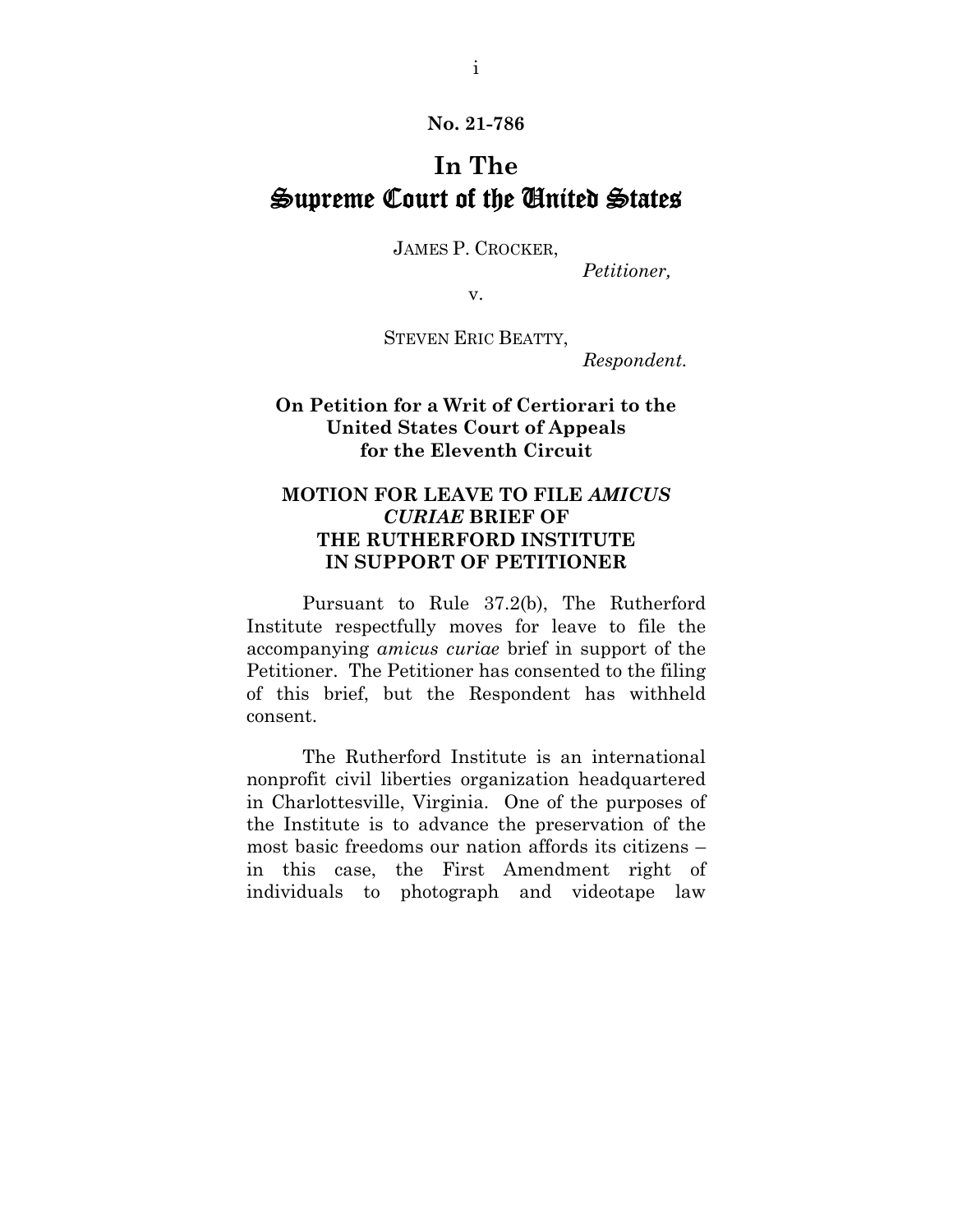enforcement personnel in public places without fear of reprisal. Accordingly, attorneys affiliated with the Institute have filed *amicus curiae* briefs in this Court and federal courts of appeal on numerous occasions over the Institute's history, including on the issues raised in the Petition.

For example, attorneys for the Institute filed an *amicus* brief in *Fields v. City of Philadelphia*, 862 F.3d 353 (3d Cir. 2017), in which the Third Circuit held that bystanders have a right to record police officers. The court noted the "excellent briefing on appeal, including counsel for the parties and eight *amici*." *Id.* at 358. Likewise, *Amicus Curiae* filed an *amicus* brief in *Frasier v. Evans*, 992 F.3d 1003, 1020 n.4 (10th Cir. 2021) ("We . . . thank *amici* for their helpful briefing on the issue of whether the right exists.").

The Rutherford Institute requests the opportunity to present an *amicus curiae* brief in this case because the Institute is keenly interested in the protection of individuals' civil liberties from infringement by the government. The issue presented in this case—whether a police officer has qualified immunity to seize a citizen's cell phone to stop a recording of the officer's actions—implicates significant First Amendment protections. The Rutherford Institute brings a particularized analysis to the issues presented in this case, and its experience in these matters might assist the Court in reaching a just resolution.

Wherefore, The Rutherford Institute respectfully requests that this motion for leave to file the accompanying *amicus curiae* brief be granted.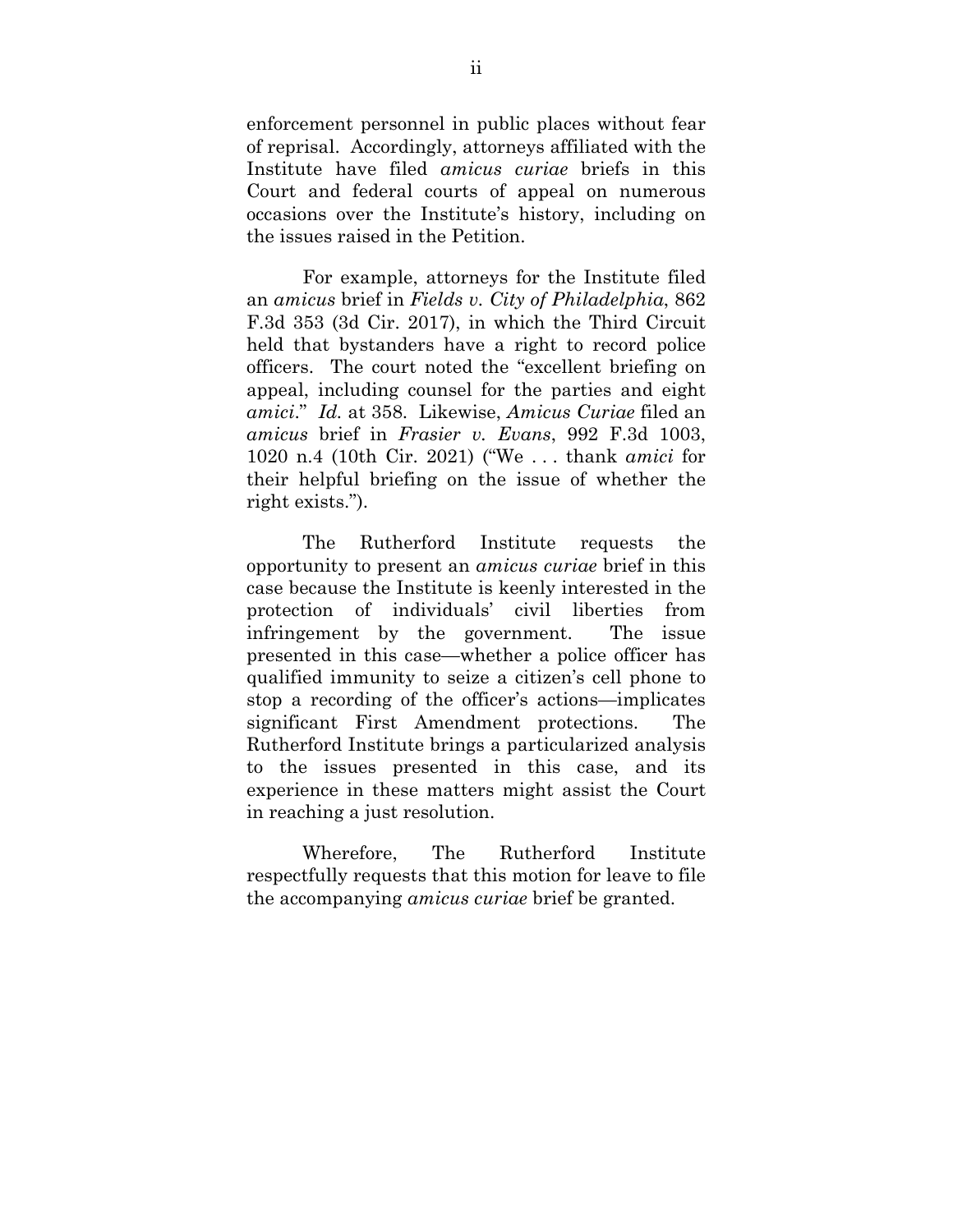December 29, 2021

Respectfully submitted,

John W. Whitehead  *Counsel of Record*  William E. Winters THE RUTHERFORD INSTITUTE 109 Deerwood Road Charlottesville, Virginia 22911 (434) 978-3888 legal@rutherford.org

*Counsel for Amicus Curiae*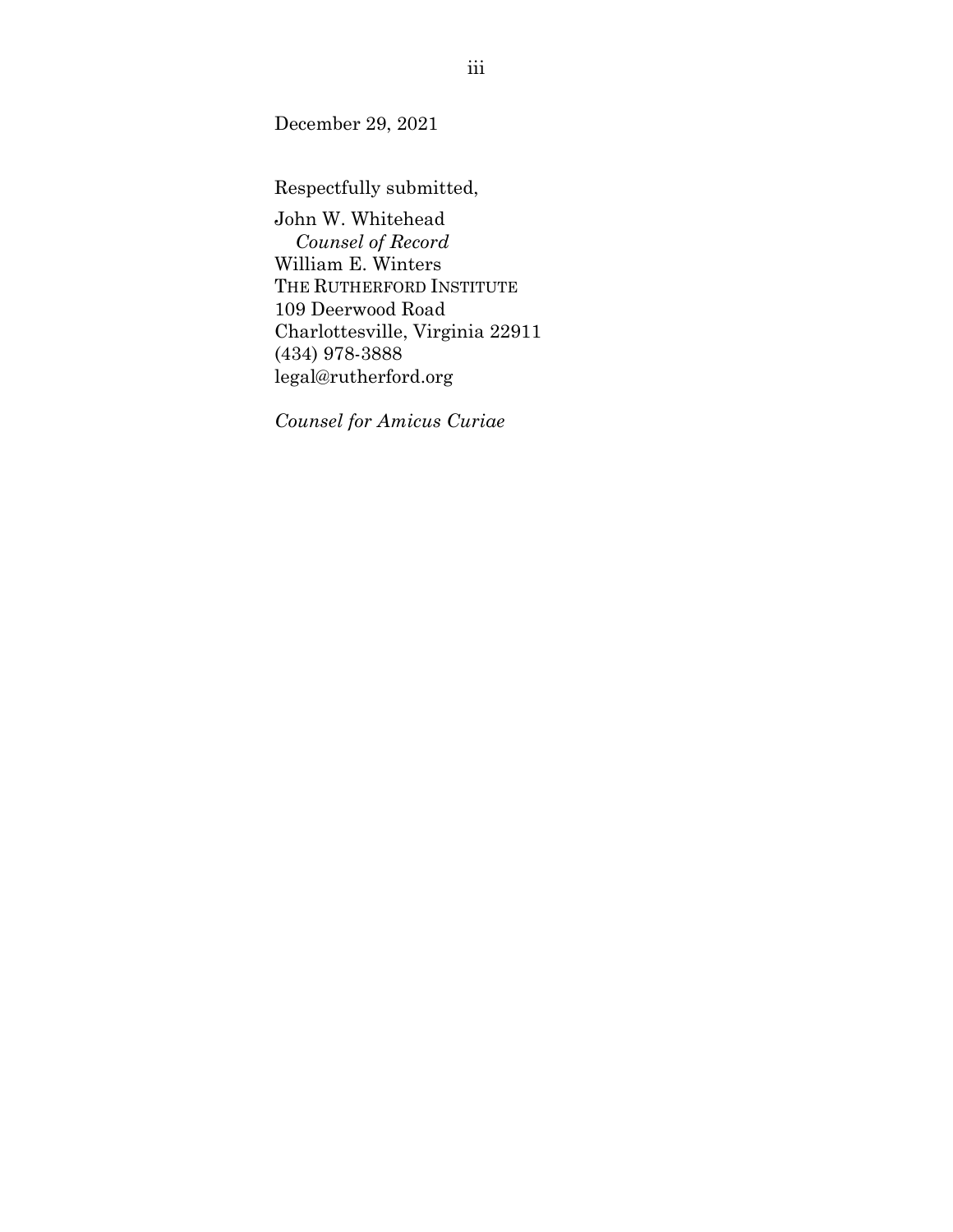## **TABLE OF CONTENTS**

| 1. Photographing and Videotaping Law<br>Enforcement Personnel in Public Is A First<br>Amendment Right Which Should Be Formally<br>Acknowledged by This Court and Preclude<br>Qualified Immunity for Officers Who Prevent<br>Citizens from Recording Police |
|------------------------------------------------------------------------------------------------------------------------------------------------------------------------------------------------------------------------------------------------------------|
| 2. The Emergence of Citizen-Journalists and the<br>Key Role They Play Demonstrates the<br>Necessity of the Enshrinement of a First<br>Amendment Right to Photograph and<br>Videotape Law Enforcement Personnel in                                          |
|                                                                                                                                                                                                                                                            |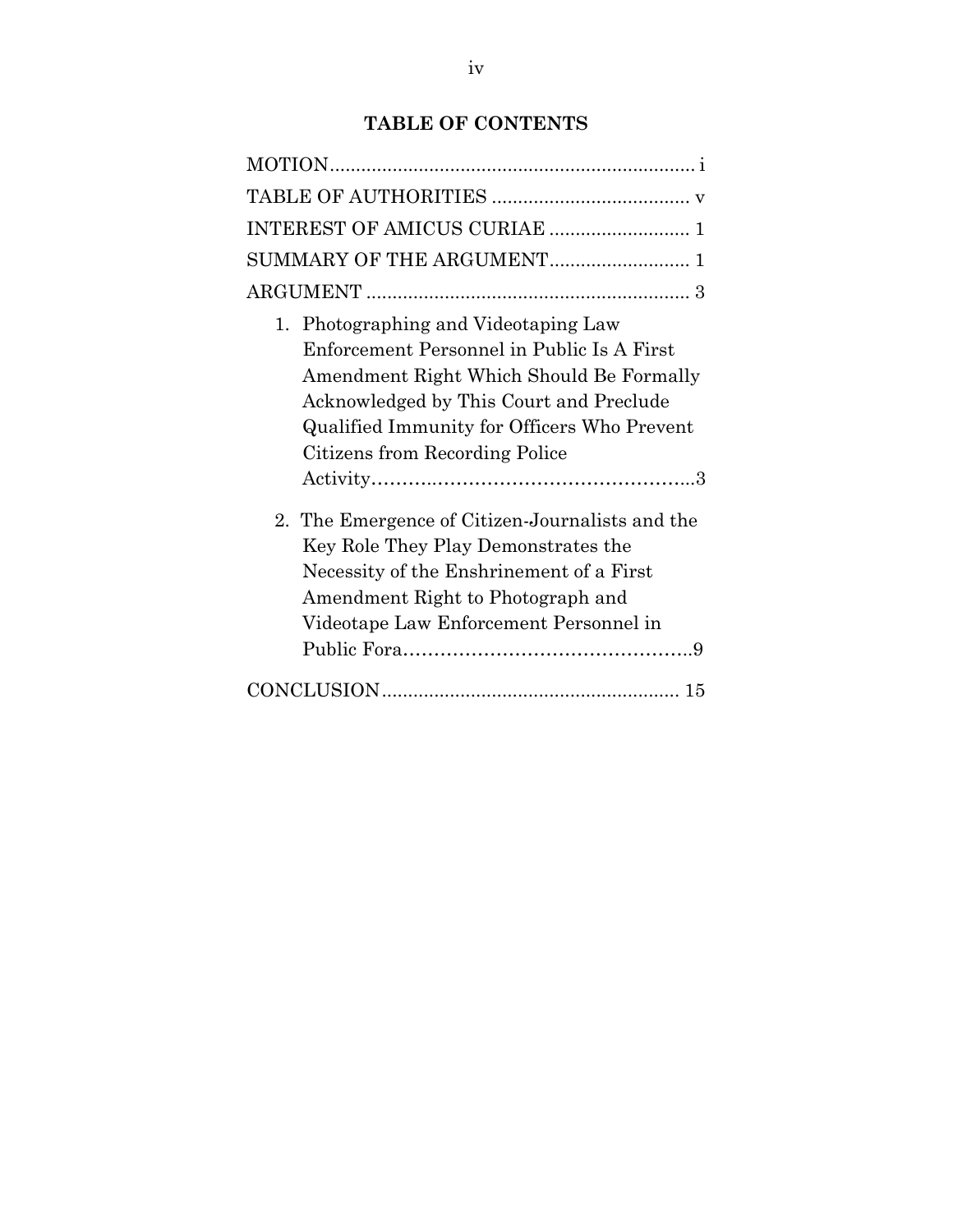## **TABLE OF AUTHORITIES**

## **Cases**

| Adkins v. Limtiaco,                                                      |
|--------------------------------------------------------------------------|
| American Civil Liberties Union of Illinois v.<br>Alvarez,                |
| Branzburg v. Hayes,                                                      |
| Citizens United v. Federal Election Commission,                          |
| City of Houston v. Hill,                                                 |
| Crocker v. Beatty,                                                       |
| Elrod v. Burns,                                                          |
| <b>Federal Communications Commission v. CBS</b><br>Corp.,                |
| Fields v. City of Philadelphia,<br>862 F.3d 353 (3d Cir. 2017)  4, 7, 14 |
| Garcia v. Montgomery County,                                             |
| Glik v. Cunniffe,<br>655 F.3d 78 (1st Cir. 2011)  4, 5, 12, 13           |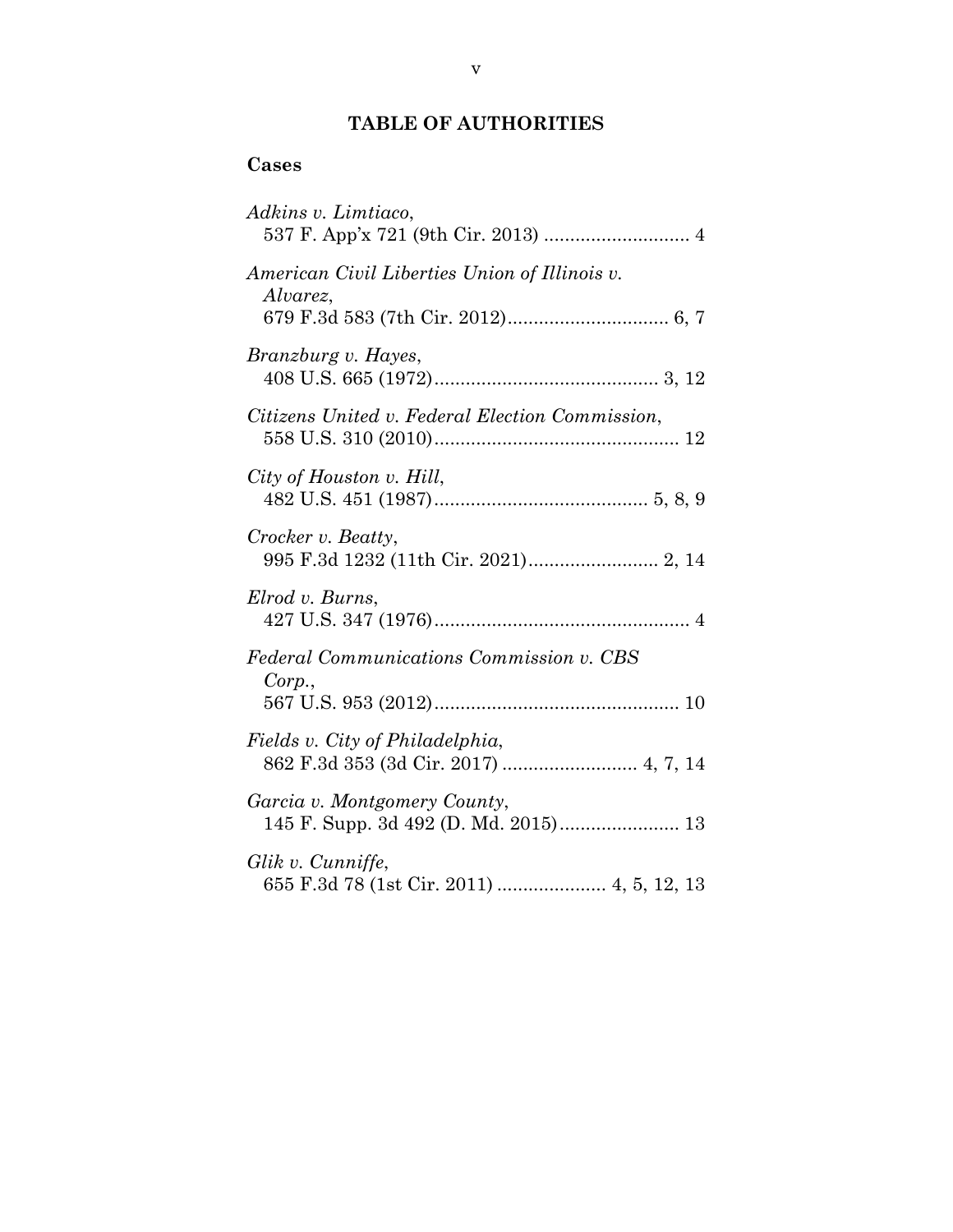| McCullen v. Coakley,                                                                                                     |
|--------------------------------------------------------------------------------------------------------------------------|
| Mills v. Alabama,                                                                                                        |
| Obsidian Finance Group, LLC v. Cox,                                                                                      |
| Smith v. City of Cumming,                                                                                                |
| Snyder v. Phelps,                                                                                                        |
| <b>Other Authorities</b>                                                                                                 |
| Charles E. Jones, The Political Repression of the<br>Black Panther Party 1966–1971: The Case of<br>the Oakland Bay Area, |
| J. David Goodman & Al Baker, New York Officer<br>Facing No Charges in Chokehold Case,                                    |
| Jocelyn Simonson, Beyond Body Cameras:<br>Defending a Robust Right to Record the Police,                                 |
| Josh Sanburn, The Witness,<br>Time, http://time.com/ramsey-orta-eric-                                                    |
| L. Song Richardson, <i>Police Efficiency and the</i><br>Fourth Amendment,                                                |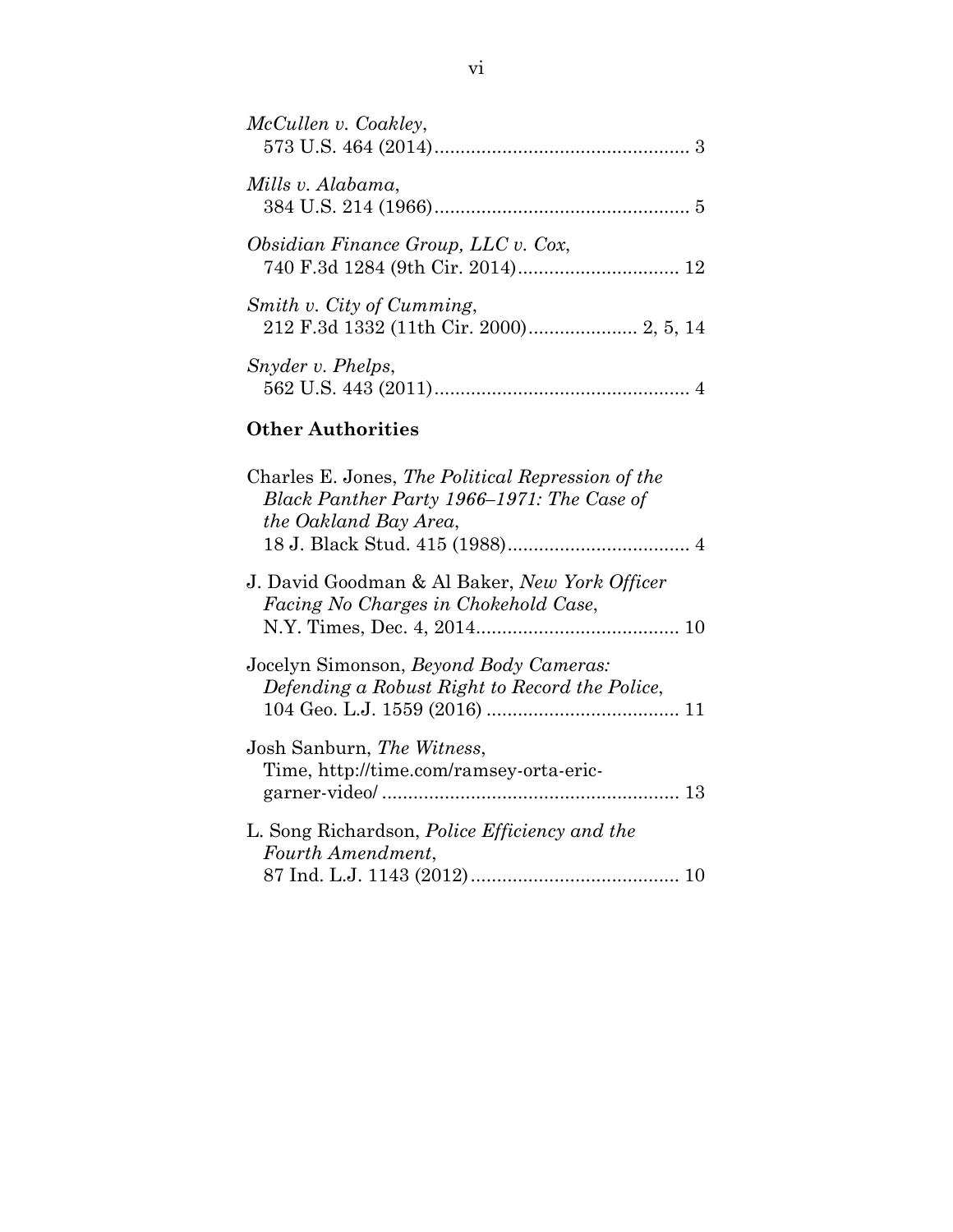| Larry Buchanan et al., <i>Black Lives Matter May</i> |
|------------------------------------------------------|
| Be the Largest Movement in U.S. History,             |
|                                                      |
| Seth F. Kreimer, <i>Pervasive Image Capture and</i>  |
| the First Amendment: Memory, Discourse,              |
| and the Right to Record,                             |
| 159 U. Penn. L. Rev. 335 (2011)3, 7, 8, 9, 14        |
| Tony Norman, <i>Video for Once Allows Police No</i>  |
| <i>Excuses,</i>                                      |
|                                                      |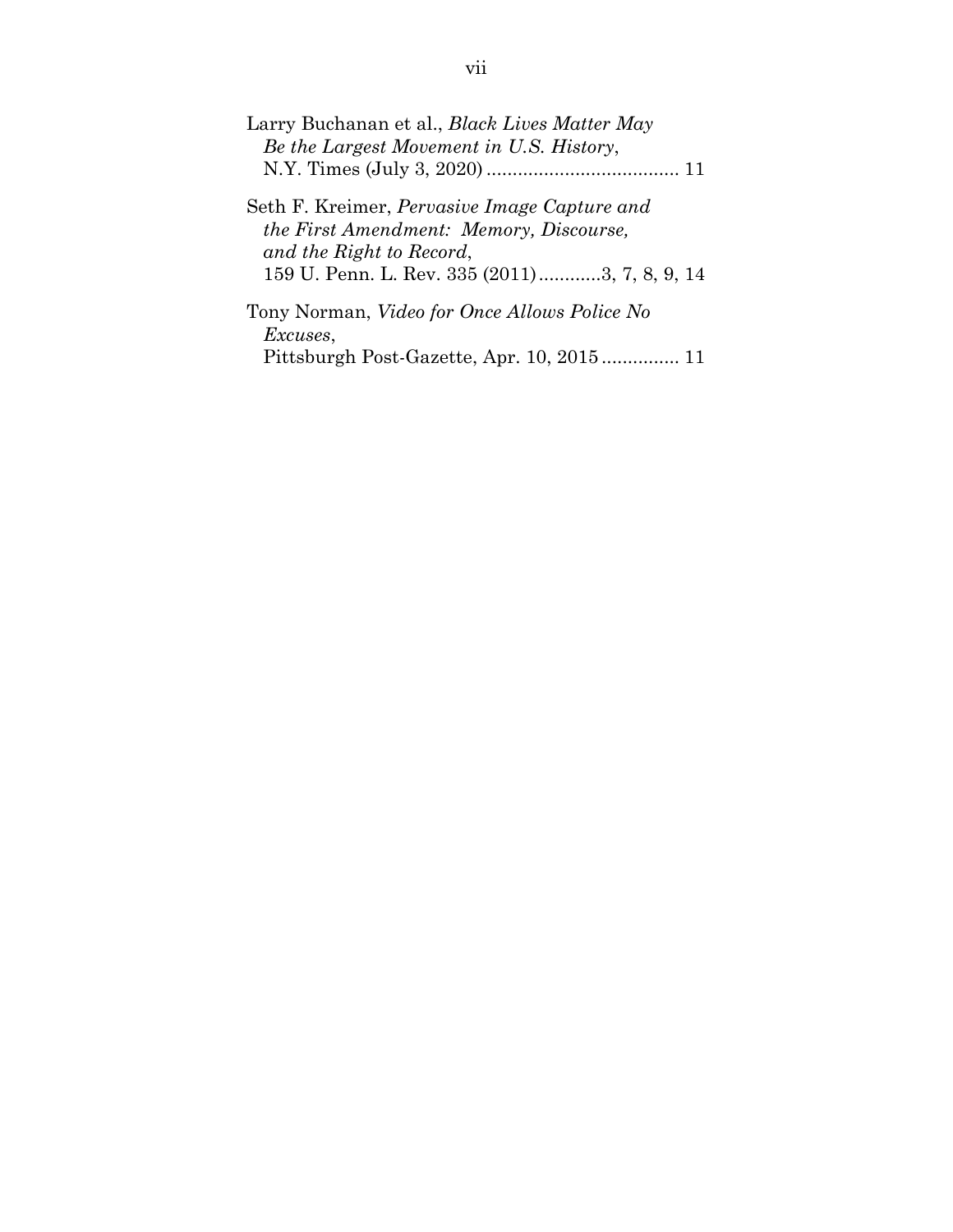### **INTEREST OF AMICUS CURIAE1**

The Rutherford Institute is an international nonprofit organization headquartered in Charlottesville, Virginia. Founded in 1982 by its President, John W. Whitehead, the Institute provides legal assistance at no charge to individuals whose constitutional rights have been threatened or violated and educates the public about constitutional and human rights issues affecting their freedoms. The Rutherford Institute works tirelessly to resist tyranny and threats to freedom by seeking to ensure that the government abides by the rule of law and is held accountable when it infringes on the rights guaranteed to persons by the Constitution and the laws of the United States.

### **SUMMARY OF THE ARGUMENT**

This Petition comes before the Court on a matter that raises significant constitutional and public concern – whether individuals may photograph or videotape law enforcement personnel

l

<sup>1</sup> The Petitioner has consented to the filing of this *amicus* brief, but the Respondent has withheld consent after receiving timely notice of the intent to file this *amicus* brief more than 10 days prior to filing in accordance with Rule 37.2(a). No counsel for a party authored this brief in whole or in part, and no party or counsel for a party made a monetary contribution intended to fund the preparation or submission of this brief. No person or entity other than *Amicus Curiae*, its members, or its counsel made a monetary contribution to this brief's preparation or submission.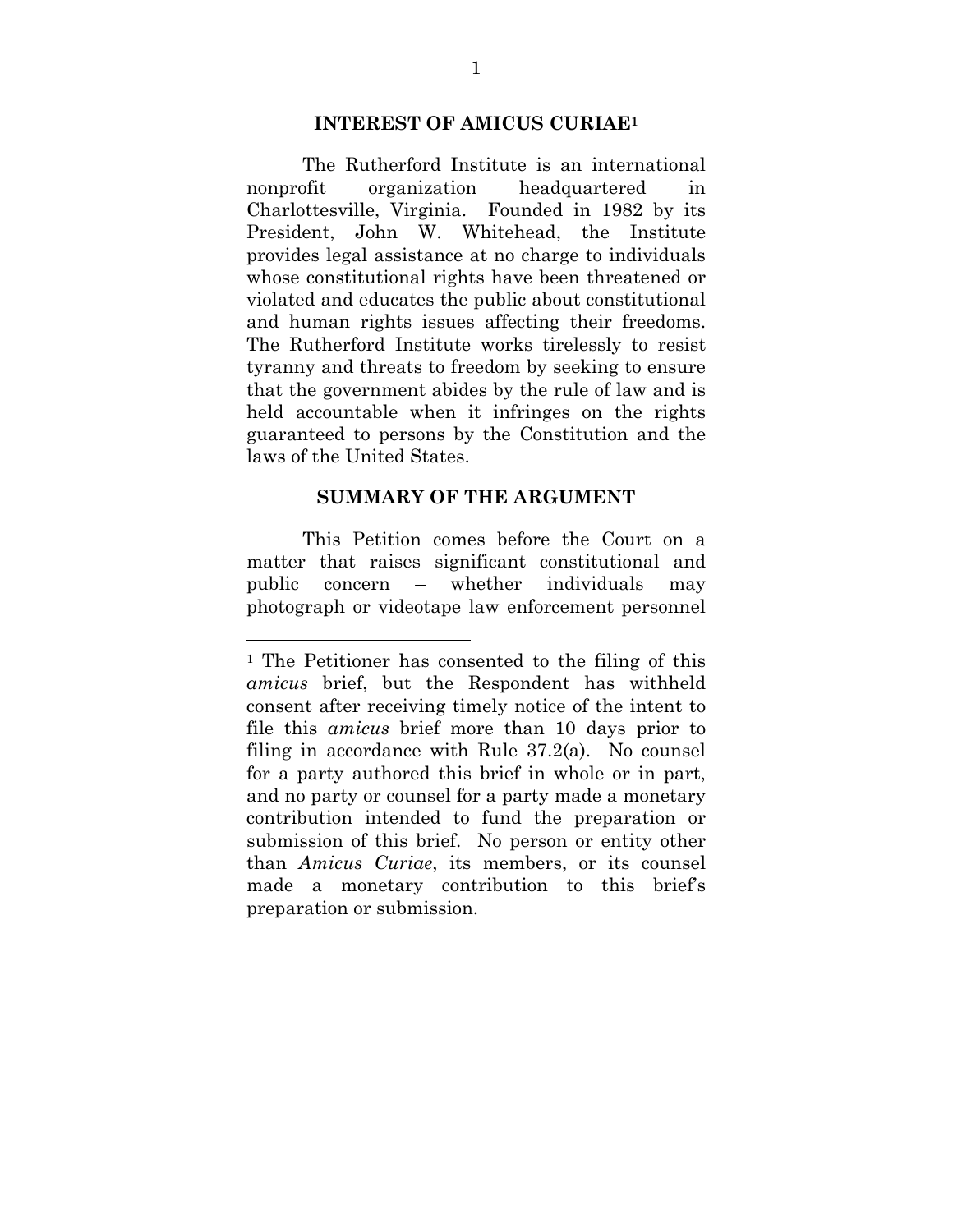in public places. As an initial matter, *Amicus Curiae* agrees with Petitioner that such a right was wellestablished at the time of the conduct at issue in this case. *See Smith v. City of Cumming*, 212 F.3d 1332, 1333 (11th Cir. 2000) (finding a First Amendment right to photograph or videotape police conduct); *Crocker v. Beatty*, 995 F.3d 1232, 1260 (11th Cir. 2021) (Martin, J., concurring in part and dissenting in part) ("read[ing] *Smith* to clearly establish a general rule that the First Amendment protects a person's right to record police conduct").

*Amicus Curiae* writes separately to request that the Court take this opportunity to rule definitively that photographing or videotaping law enforcement personnel in public places is protected by the First Amendment. Not only is the right to photograph and videotape law enforcement activities and personnel in public places an established First Amendment right, but the right is essential to protect the citizen-press, which plays an everincreasingly important role in the dissemination of information. *See id*. at 1261 (Martin, J., concurring in part and dissenting in part) ("The right to record police activity is important not only as a form of expression, but also as a practical check on police power. Recordings of police misconduct have played a vital role in the national conversation about criminal justice for decades"). Because photographing and videotaping law enforcement personnel might be unpopular with the subjects, citizens, like the Petitioner in this case, run the risk of retaliation, including arrest and incarceration, for engaging in these activities. Absent a formal holding from this Court that there is a robust First Amendment right to photograph or videotape law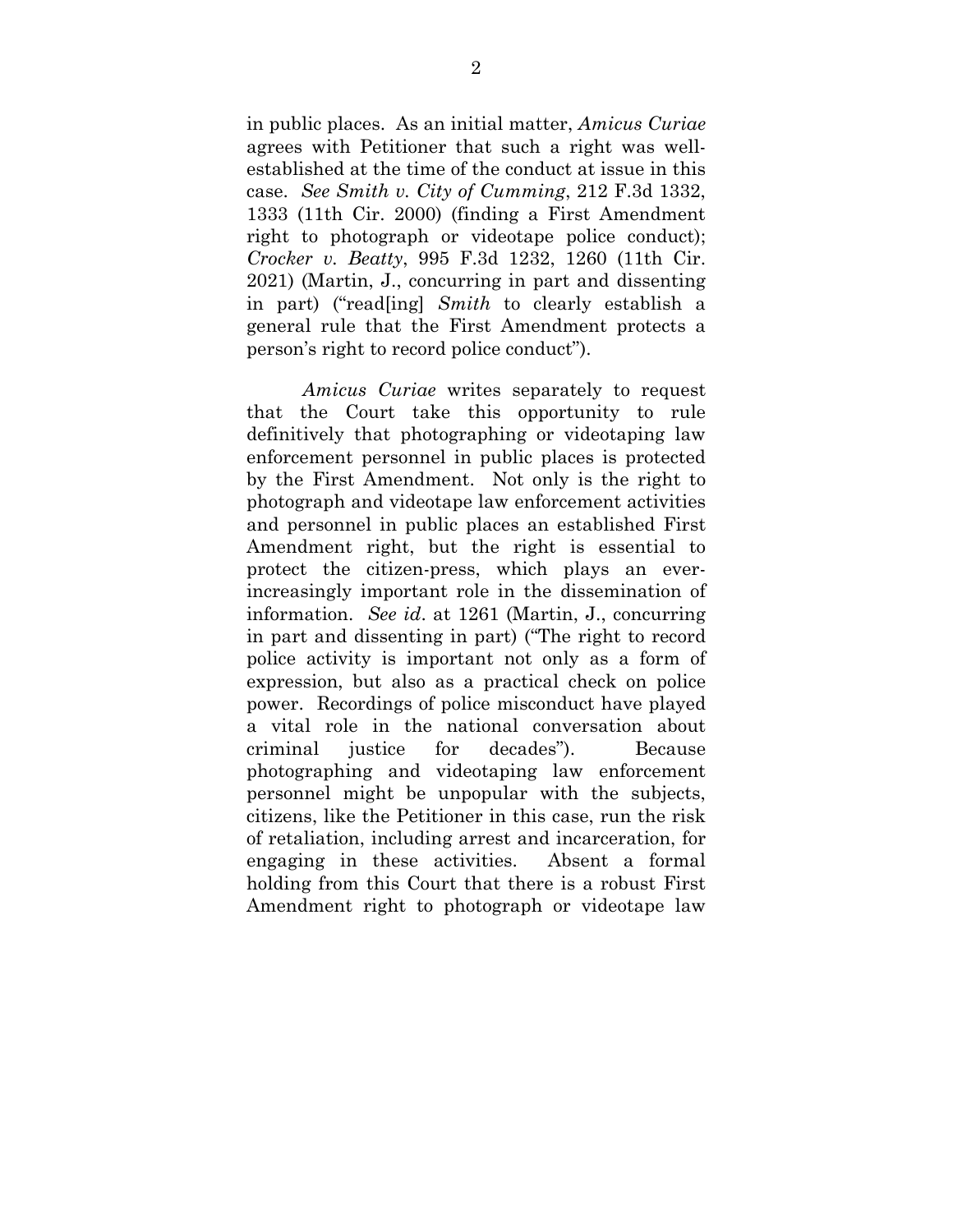enforcement personnel and activities in public places, citizens run the risk of self-censoring, law enforcement personnel run the risk of misunderstanding citizens' constitutional rights, and lower courts run the risk of misapplying qualified immunity and undermining the First Amendment's protections.

### **ARGUMENT**

**1. Photographing and Videotaping Law Enforcement Personnel in Public Is A First Amendment Right Which Should Be Formally Acknowledged by This Court and Preclude Qualified Immunity for Officers Who Prevent Citizens from Recording Police Activity** 

In *Branzburg v. Hayes*, this Court noted that "without some protection for seeking out the news, freedom of the press could be eviscerated." 408 U.S. 665, 681 (1972). Professor Kreimer explains that "[i]mage capture can document activities that are proper subjects of public deliberation but which the protagonists would prefer to keep hidden and deniable." Seth F. Kreimer, *Pervasive Image Capture and the First Amendment: Memory, Discourse, and the Right to Record*, 159 U. Penn. L. Rev. 335, 345 (2011). Police regularly operate on public streets and sidewalks, which "are areas that have historically been open to the public for speech activities." *McCullen v. Coakley*, 573 U.S. 464, 476 (2014). Moreover, the conduct of police, as government officials, is a matter of public concern, and speech regarding matters of public concern is, as this Court has repeatedly reiterated, including in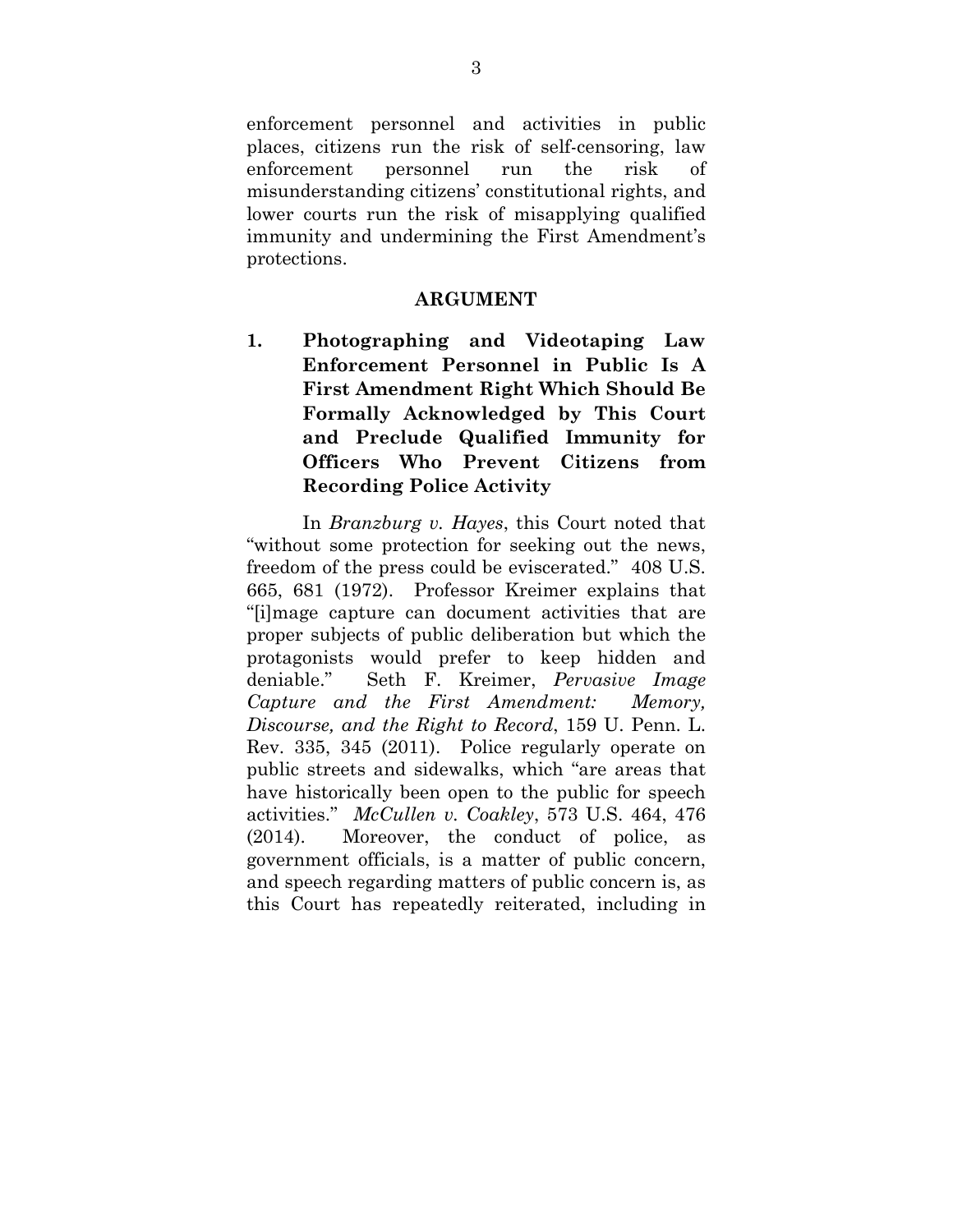*Snyder v. Phelps*, 562 U.S. 443, 451-52 (2011), at the heart of the First Amendment. Such a "loss of First Amendment freedoms, for even minimal periods of time, unquestionably constitutes irreparable injury." *Elrod v. Burns*, 427 U.S. 347, 373 (1976).

The recording of citizen interactions with law enforcement is hardly a new phenomenon. *See* Charles E. Jones, *The Political Repression of the Black Panther Party 1966–1971: The Case of the Oakland Bay Area*, 18 J. Black Stud. 415, 417 (1988) (reporting on the "Panther Police Patrol," which deployed tape recorders and cameras to document police stops). *See also Fields v. City of Philadelphia*, 862 F.3d 353, 355 (3d Cir. 2017) ("In 1991 George Holliday recorded video of the Los Angeles Police Department officers beating Rodney King and submitted it to the local news. Filming police on the job was rare then but common now. With advances in technology and the widespread ownership of smartphones, 'civilian recording of police officers is ubiquitous.'" (citation omitted)).

Accordingly, it is no surprise that several federal courts of appeals have found a constitutional right to videotape and photograph law enforcement personnel when they conduct operations in public. For example, the Ninth Circuit has held that an individual's "First Amendment rights were clearly established at the time of his arrest" when photographing police actions. *Adkins v. Limtiaco*, 537 F. App'x 721, 722 (9th Cir. 2013). The First Circuit framed the question directly by asking "is there a constitutionally protected right to videotape police carrying out their duties in public?" *Glik v.*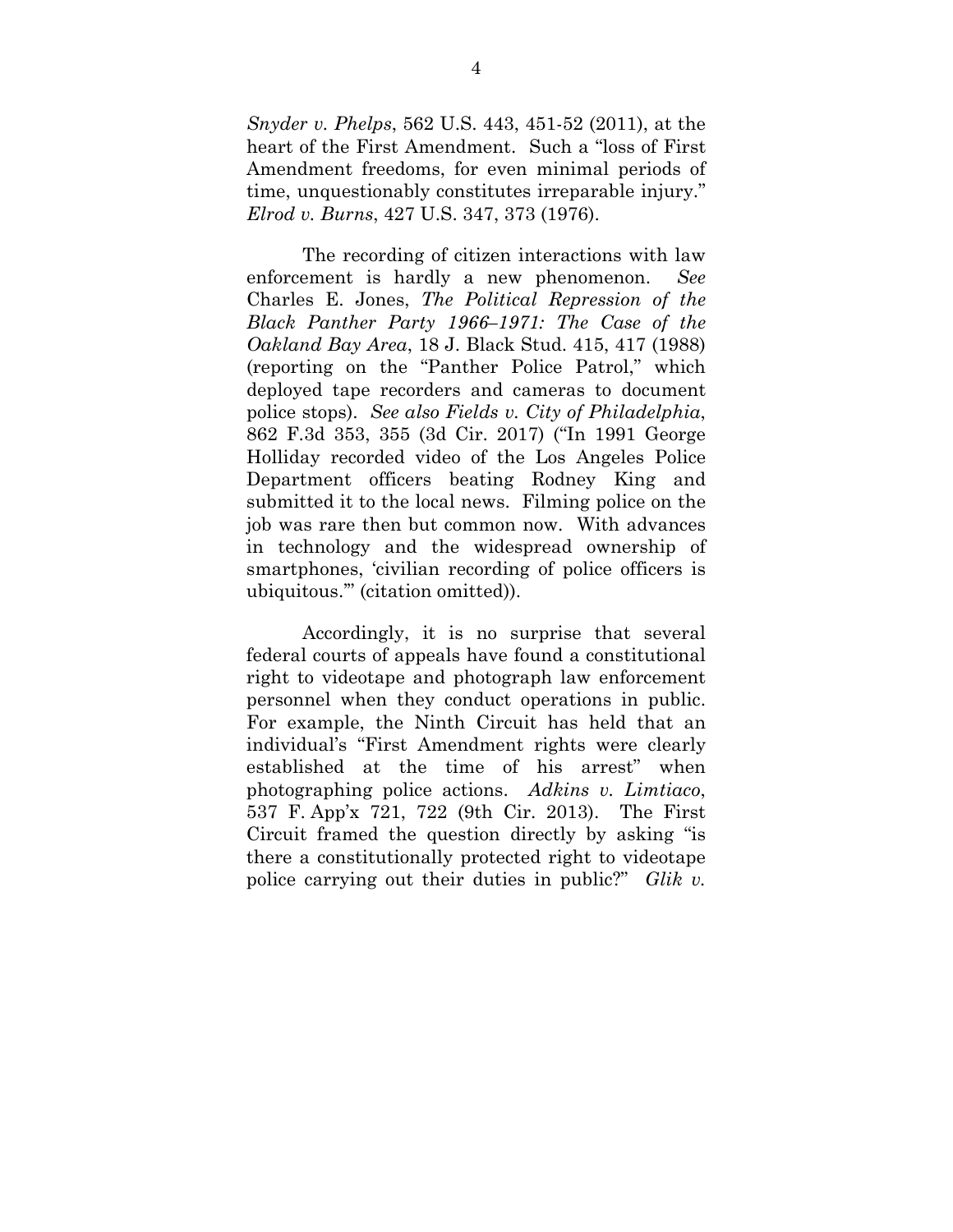*Cunniffe*, 655 F.3d 78, 82 (1st Cir. 2011). In answering that question, the court held that

> [b]asic First Amendment principles, along with case law from this and other circuits, answer that question unambiguously in the affirmative.

. . . .

 . . . Gathering information about government officials in a form that can readily be disseminated to others serves a cardinal First Amendment interest in protecting and promoting "the free discussion of governmental affairs."

*Id.* (quoting *Mills v. Alabama*, 384 U.S. 214, 216 (1966)). In so ruling, the First Circuit applied the following logic: if police officers must accept "a significant amount of verbal criticism and challenge directed at" them, then they must be expected to exercise similar restraint "when they are merely the subject of videotaping that memorializes, without impairing, their work in public spaces." *Id.* at 84 (quoting in part *City of Houston v. Hill*, 482 U.S. 451, 461 (1987)). Likewise, the Eleventh Circuit had previously held that citizens have a First Amendment right to photograph or videotape the police because "the First Amendment protects the right to gather information about what public officials do on public property." *Smith v. City of Cumming*, 212 F.3d 1332, 1333 (11th Cir. 2000).

Perhaps more tellingly, in upholding the right to record law enforcement personnel, the Seventh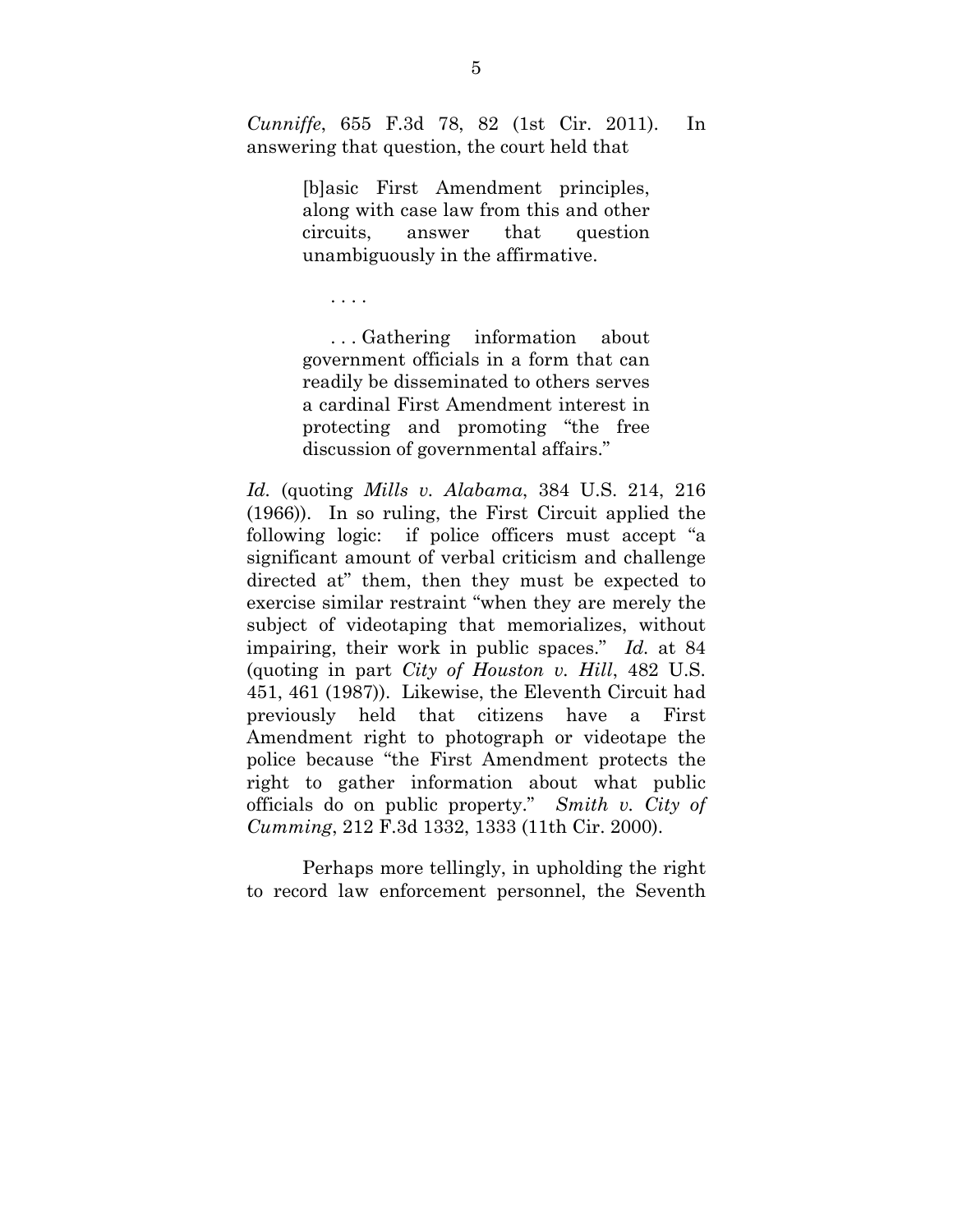Circuit described as "an extreme position" and "an extraordinary argument" the contention of the State's Attorney "that openly recording what police officers say while performing their duties in traditional public fora — streets, sidewalks, plazas, and parks — is *wholly unprotected* by the First Amendment." *Am. Civil Liberties Union of Ill. v. Alvarez*, 679 F.3d 583, 594 (7th Cir. 2012). The Seventh Circuit went on to hold that

> [a]udio and audiovisual recording are media of expression commonly used for the preservation and dissemination of information and ideas and thus are "included within the free speech and free press guaranty of the First and Fourteenth Amendments." Laws that restrict the use of expressive media have obvious effects on speech and press rights; the Supreme Court has "voiced particular concern with laws that foreclose an entire medium of expression."

> The act of *making* an audio or audiovisual recording is necessarily included within the First Amendment's guarantee of speech and press rights as a corollary of the right to disseminate the resulting recording. The right to publish or broadcast an audio or audiovisual recording would be insecure, or largely ineffective, if the antecedent act of *making* the recording is wholly unprotected, as the State's Attorney insists. By way of a simple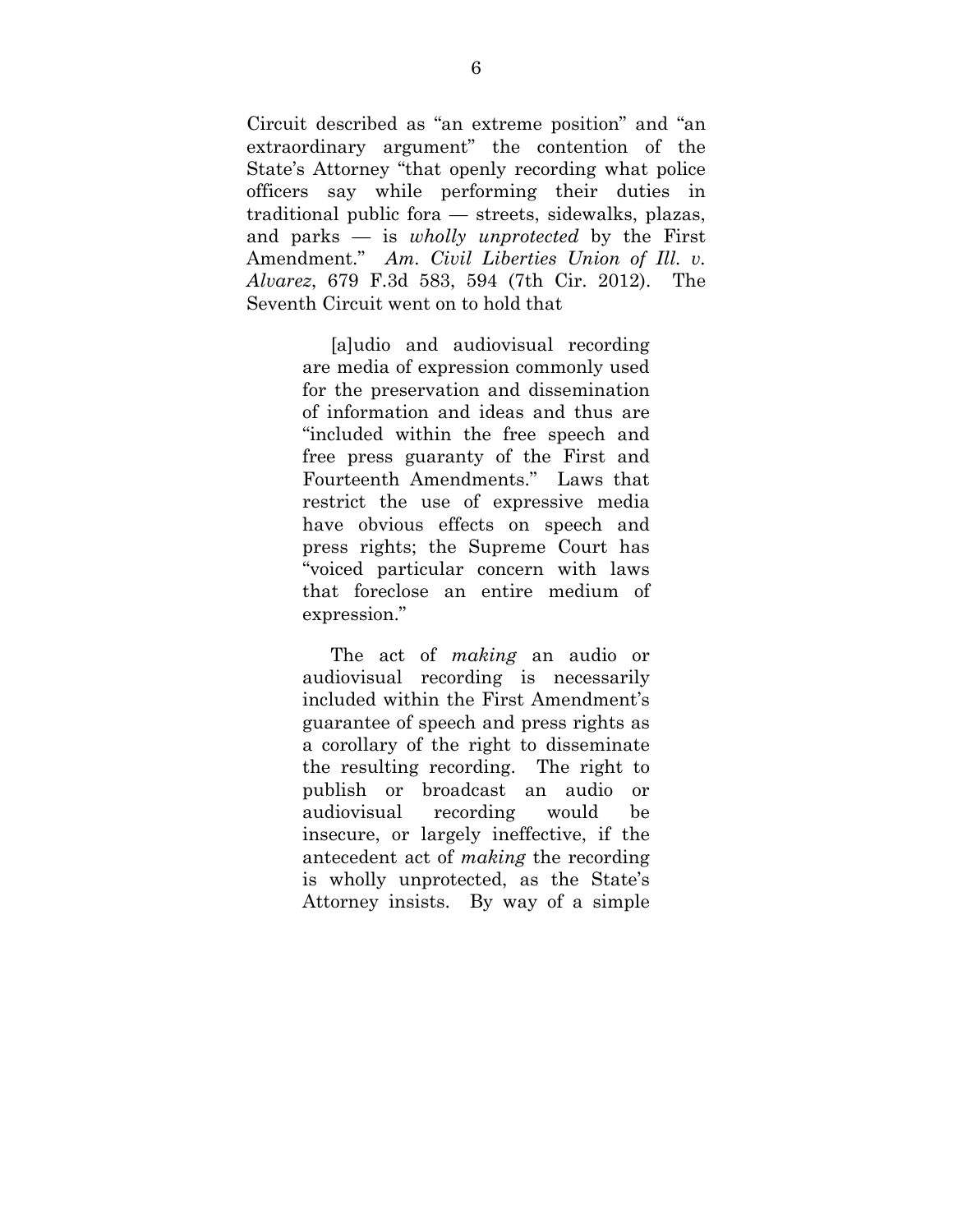analogy, banning photography or notetaking at a public event would raise serious First Amendment concerns; a law of that sort would obviously affect the right to publish the resulting photograph or disseminate a report derived from the notes. The same is true of a ban on audio and audiovisual recording.

#### Id. at 595-96 (internal citations omitted).

More recently, the Third Circuit upheld the right of individuals to photograph or videotape law enforcement personnel in public. *See Fields*, 862 F.3d at 360 ("In sum, under the First Amendment's right of access to information the public has the commensurate right to record—photograph, film, or audio record—police officers conducting official police activity in public areas."). These cases show that the First Amendment right to photograph and videotape law enforcement personnel in public is now well-established in some – but not all – Circuits. *See id.* at 355 ("Every Circuit Court of Appeals to address this issue (First, Fifth, Seventh, Ninth, and Eleventh) has held that there is a First Amendment right to record police activity in public. Today we join this growing consensus." (citations omitted)).

It is likely that the opposition to photography and videotaping activities stems from the fact that "many would prefer to be in a position to shape perceptions of their actions without competing digital records. Police officers often view private digital image capture as a challenge to their authority." Kreimer, *Pervasive Image Capture and*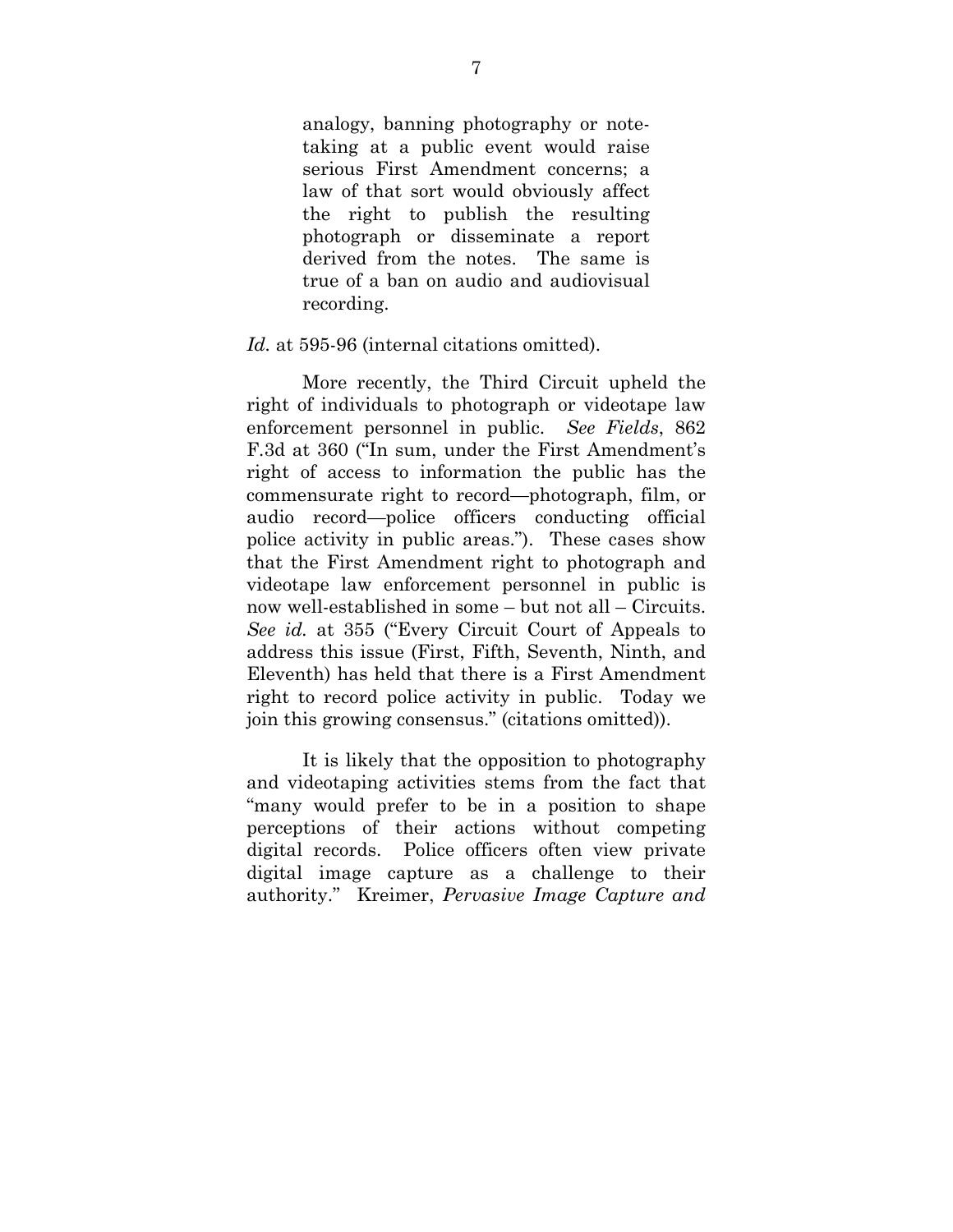*the First Amendment*, 159 U. Penn. L. Rev. at 357. This, rather than purported safety concerns associated with being recorded, has resulted in a "rich set of cases in which police have sought to prosecute critics or potential critics who capture their images. In these cases, police officers and other officials have enlisted both existing statutes and creative prosecutorial discretion in the struggle to constrain inconvenient image capture." *Id.* Until recently, if not continuing, police officers have "invoke[d] the wiretap statute against those who antagonize them by recording them." *Id*. at 359 n.79 (collecting cases from Pennsylvania).

Indeed,

[t]he typical police officer, plaintiff, or complainant in the image-capture cases canvassed above is not concerned with avoiding observation or preserving seclusion simplic [i]ter. She is interested, rather, in assuring that evidence of dubious or potentially embarrassing actions is not credibly conveyed by the observer to a wider audience by transmission of the captured image. There are few cases on record of police officers arresting tourists who capture videos of polite official responses to inquiries for directions. Prohibitions on image capture are deployed to suppress inconvenient truths.

*Id.* at 383. Such conduct cannot be countenanced in a society in which "[t]he freedom of individuals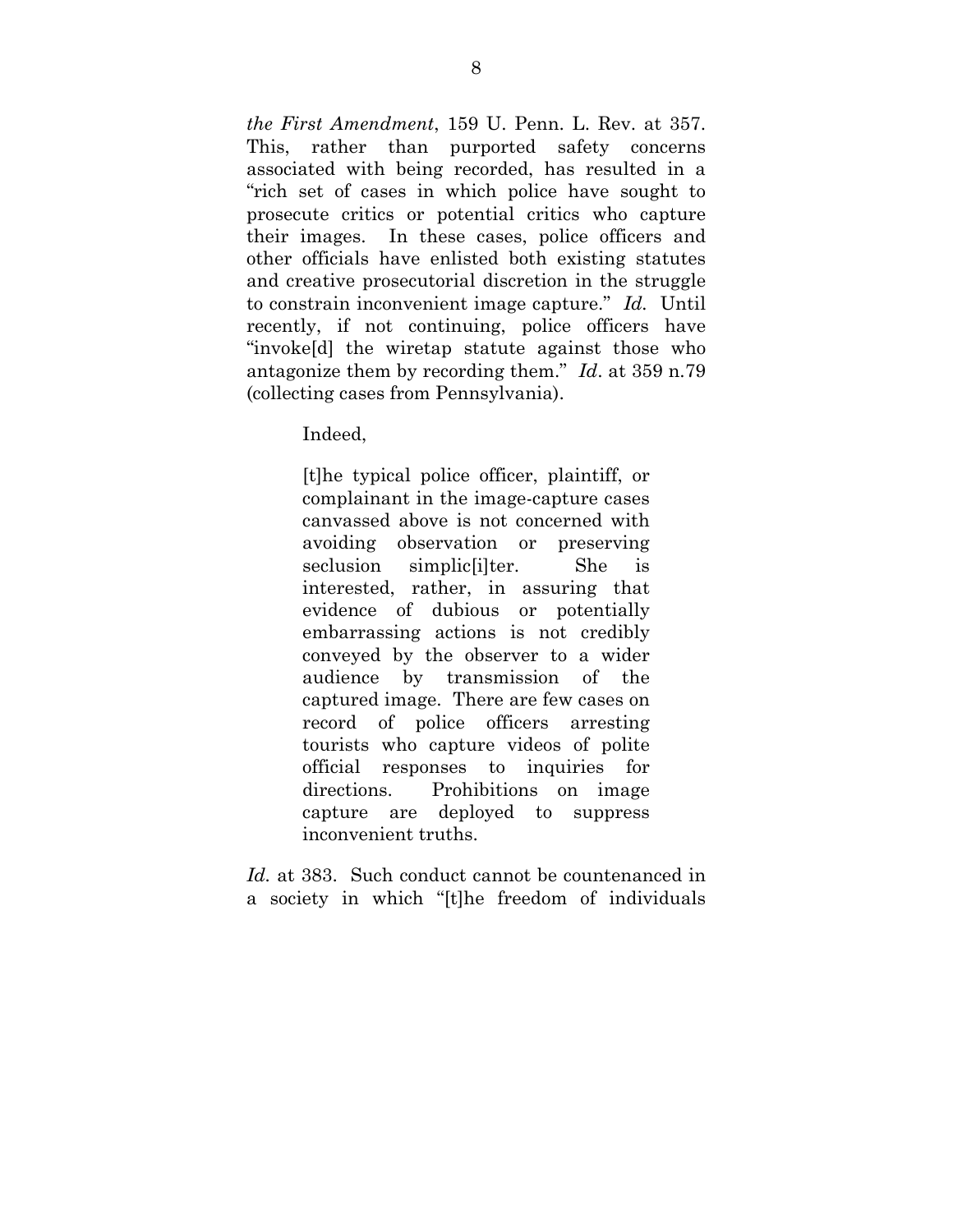verbally to oppose or challenge police action without thereby risking arrest is one of the principal characteristics by which we distinguish a free nation from a police state." *Hill*, 482 U.S. at 462-63. At a minimum, the First Amendment "demands some sacrifice of [police] efficiency . . . to the forces of private opposition." *Id.* at 463 n.12 (ellipsis in original).

By granting the Petition and affirming that there is a right to record or videotape law enforcement personnel and activities, this Court would alleviate the need for case-by-case determinations for those individuals arrested for undertaking such activities and would clarify the issue for other courts which will almost certainly face this issue in the future.

**2. The Emergence of Citizen-Journalists and the Key Role They Play Demonstrates the Necessity of the Enshrinement of a First Amendment Right to Photograph and Videotape Law Enforcement Personnel in Public Fora** 

Today, citizens armed with smartphones are increasingly performing the watchdog functions associated with the traditional news press. This is surpassingly important because "[s]erendipitous amateur image capture can fill some of the lacunae left by the decimation of salaried news staffs." Kreimer, *Pervasive Image Capture and the First Amendment*, 159 U. Penn. L. Rev. at 350. As demonstrated below, now such image capture and recordings are more often responsible for bringing to light events that otherwise would go unnoticed or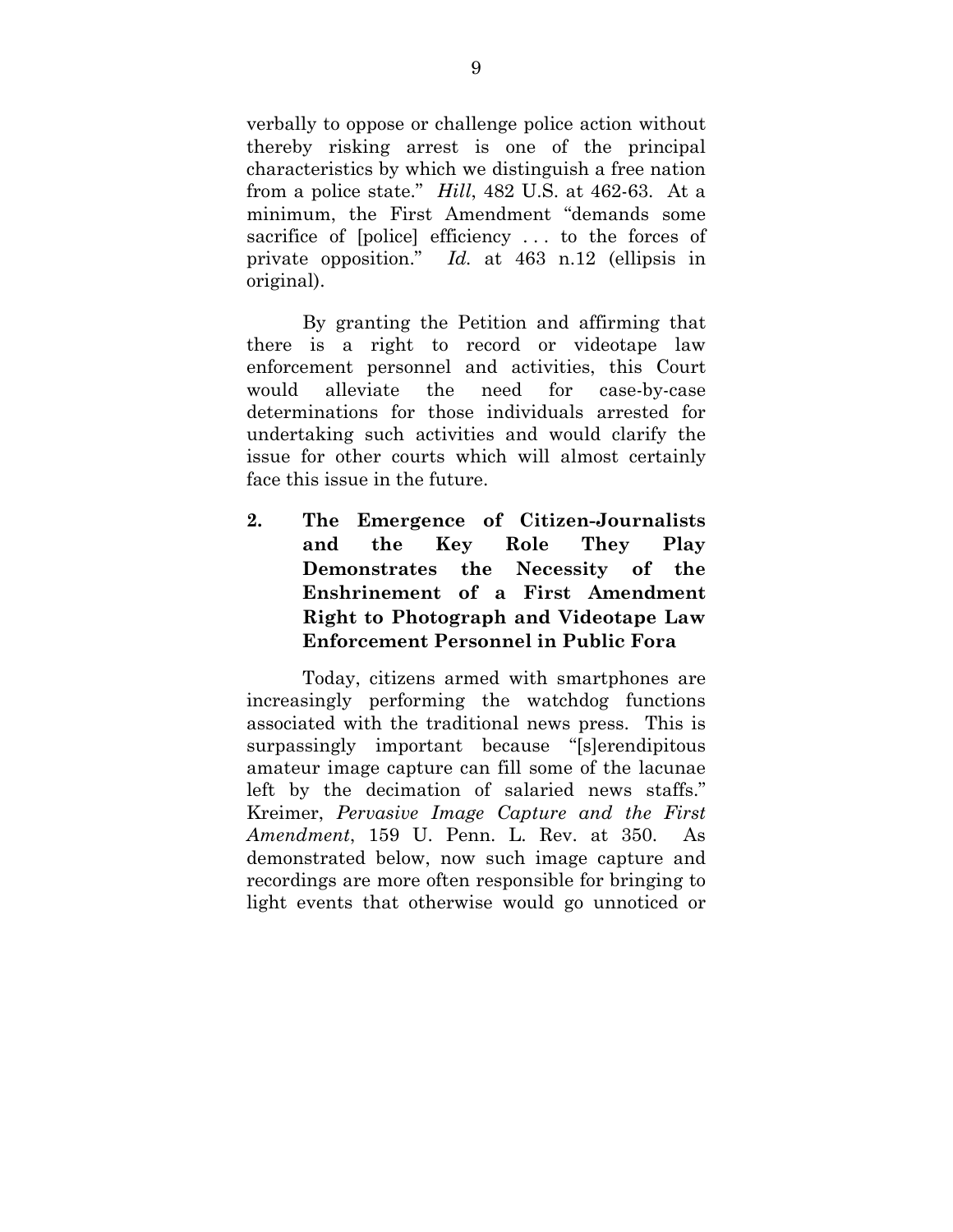unreported. *See Fed. Commc'ns Comm'n v. CBS Corp.*, 567 U.S. 953, 953 (2012) (Roberts, C.J., concurring) ("As every schoolchild knows, a picture is worth a thousand words."). As such, protecting the right to photograph and videotape interactions between law enforcement personnel and individuals must be enshrined.

This is particularly important because, as Professor Richardson observes, "courts repeatedly defer to the judgments of all officers, with no inquiry into the particular officer's training, experience, and skill." L. Song Richardson, *Police Efficiency and the Fourth Amendment*, 87 Ind. L.J. 1143, 1155 (2012). Accordingly, cameras have become an effective tool for ordinary citizens to protect against and expose police abuses. Unfortunately, it has taken several recent events to demonstrate the importance of the citizen-journalist – whether or not he or she intended to be one – in shedding light on police killings of minorities. For example, in December 2014, a black man, Eric Garner, was killed by a chokehold from a police officer. While the grand jury did not indict the police officer, the killing, which was recorded by a private citizen, Ramsey Orta, served to draw mass attention to the interactions between law enforcement personnel and minorities. *See* J. David Goodman & Al Baker, *New York Officer Facing No Charges in Chokehold Case*, N.Y. Times, Dec. 4, 2014, at A1.

Similarly, in connection with the Walter Scott killing in North Charleston, South Carolina on April 4, 2015, the police officer implicated stated that he feared for his life after Mr. Scott had disarmed him. The video recording by Feidin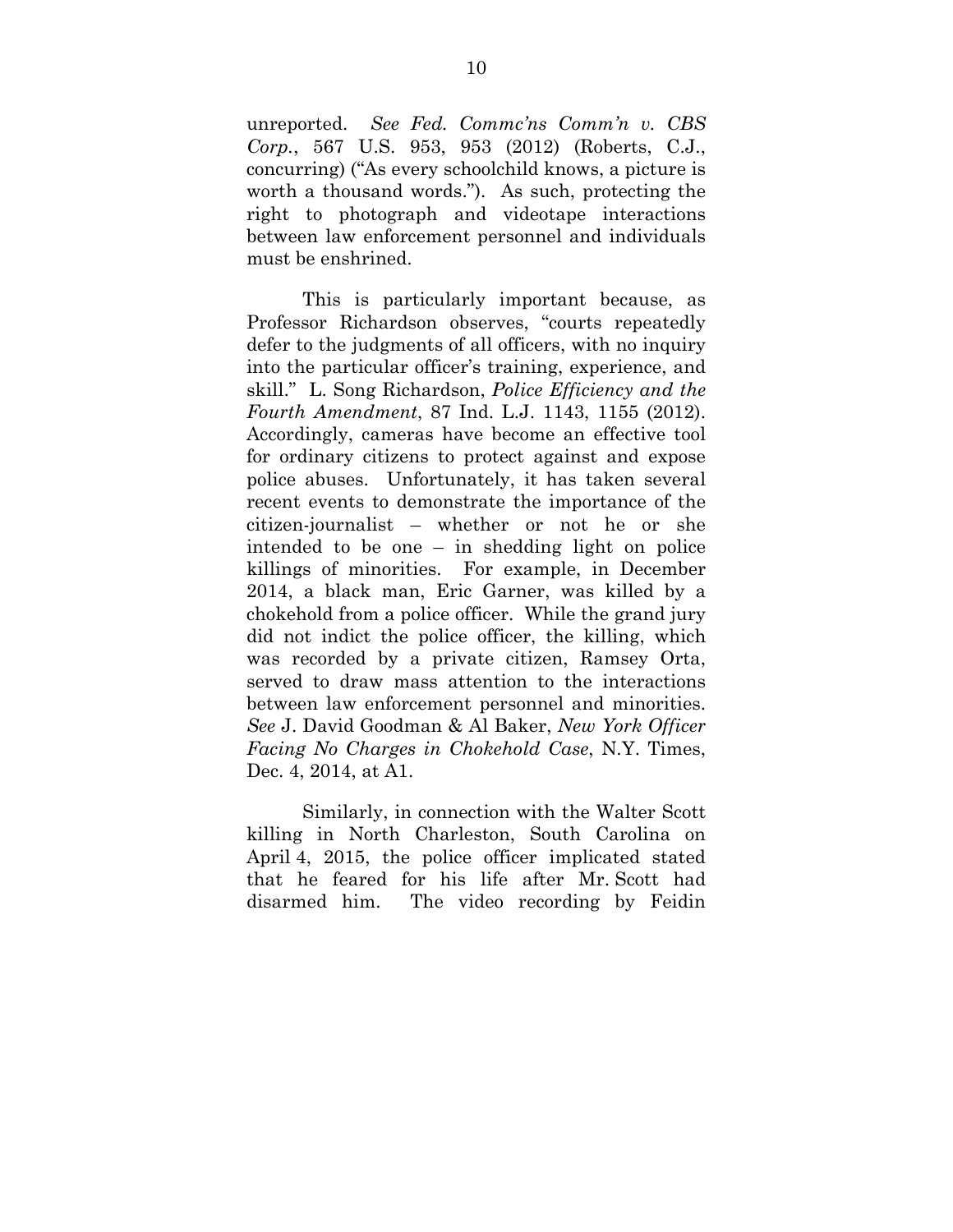Santana, an individual who happened to be walking by at the time, shows an unarmed Mr. Scott running away before being shot eight times. The footage also shows the officer placing an object (possibly a stun gun) near the body of Mr. Scott. As one report stated, Mr. Santana's video "opened the eyes of millions of Americans who previously doubted that a police officer would be capable of shooting anyone who didn't truly deserve it. It takes away their certainty (until the next unrecorded shooting) that it is always the victim's fault." Tony Norman, *Video for Once Allows Police No Excuses*, Pittsburgh Post-Gazette, Apr. 10, 2015, at A-2.

As the Court is no doubt aware, these are sadly not isolated instances. Accordingly, "because the police have traditionally been the ones with control over official narratives about police conduct in court and in the news, the ability to counter those narratives with stories backed up by video has transformed the nature of both public opinion and court testimony." Jocelyn Simonson, *Beyond Body Cameras: Defending a Robust Right to Record the Police*, 104 Geo. L.J. 1559, 1571 (2016).

And, of course, the citizen-captured video of George Floyd's brutal arrest by Minneapolis police officers graphically depicted the needless violence inflicted on minority communities by law enforcement, sparking nationwide protests and what has been described as the largest movement in the country's history. *See* Larry Buchanan et al., *Black Lives Matter May Be the Largest Movement in U.S. History*, N.Y. Times (July 3, 2020), https://www.nytimes.com/interactive/2020/07/03/us/g eorge-floyd-protests-crowd-size.html.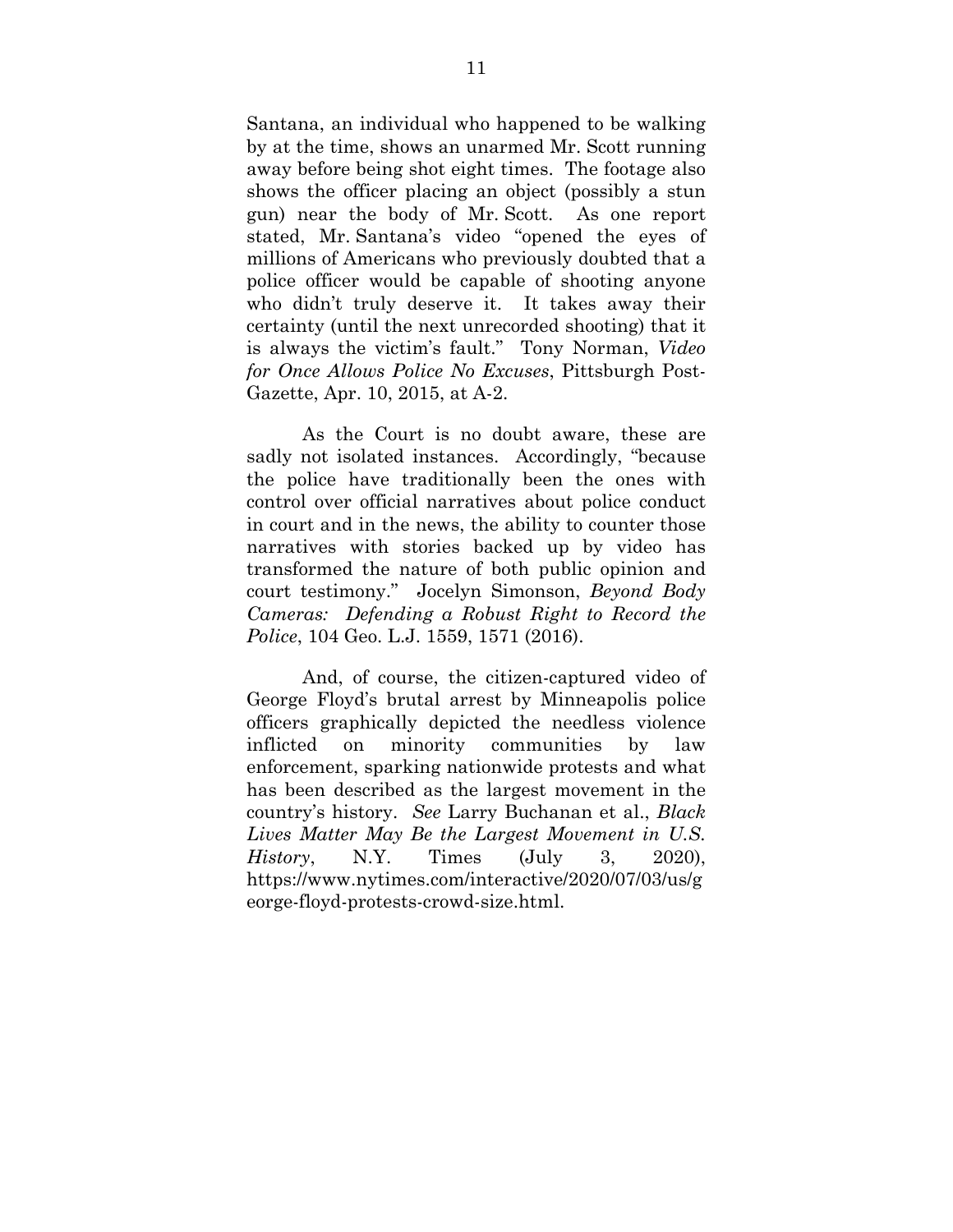Absent a holding that there is an unequivocal First Amendment right to photograph and videotape law enforcement, many citizen-journalists' activities will be subject to chilling effects, at least in those Circuits that have not expressly recognized that right. Failing to hold such a right exists would rely on an outdated notion of what constitutes the press and, perhaps more concerning, who is entitled to First Amendment protections. Over forty years ago, this Court recognized that "liberty of the press is the right of the lonely pamphleteer who uses carbon paper or a mimeograph just as much as of the large metropolitan publisher who utilizes the latest photocomposition methods." *Branzburg*, 408 U.S. at 704.

More recently, the Ninth Circuit recognized that "[t]he protections of the First Amendment do not turn on whether the [party] was a trained journalist, formally affiliated with traditional news entities, engaged in conflict-of-interest disclosure, went beyond just assembling others' writings, or tried to get both sides of a story." *Obsidian Fin. Grp., LLC v. Cox*, 740 F.3d 1284, 1291 (9th Cir. 2014). It pointed out that "a First Amendment distinction between the institutional press and other speakers is unworkable: 'With the advent of the Internet and the decline of print and broadcast media . . . the line between the media and others who wish to comment on political and social issues becomes far more blurred.'" *Id.* (alteration in original) (quoting *Citizens United v. Fed. Election Comm'n*, 558 U.S. 310, 352 (2010)). As one court wrote in recognizing the constitutional rights of citizens to record police in public, developments in technology "make clear why the news-gathering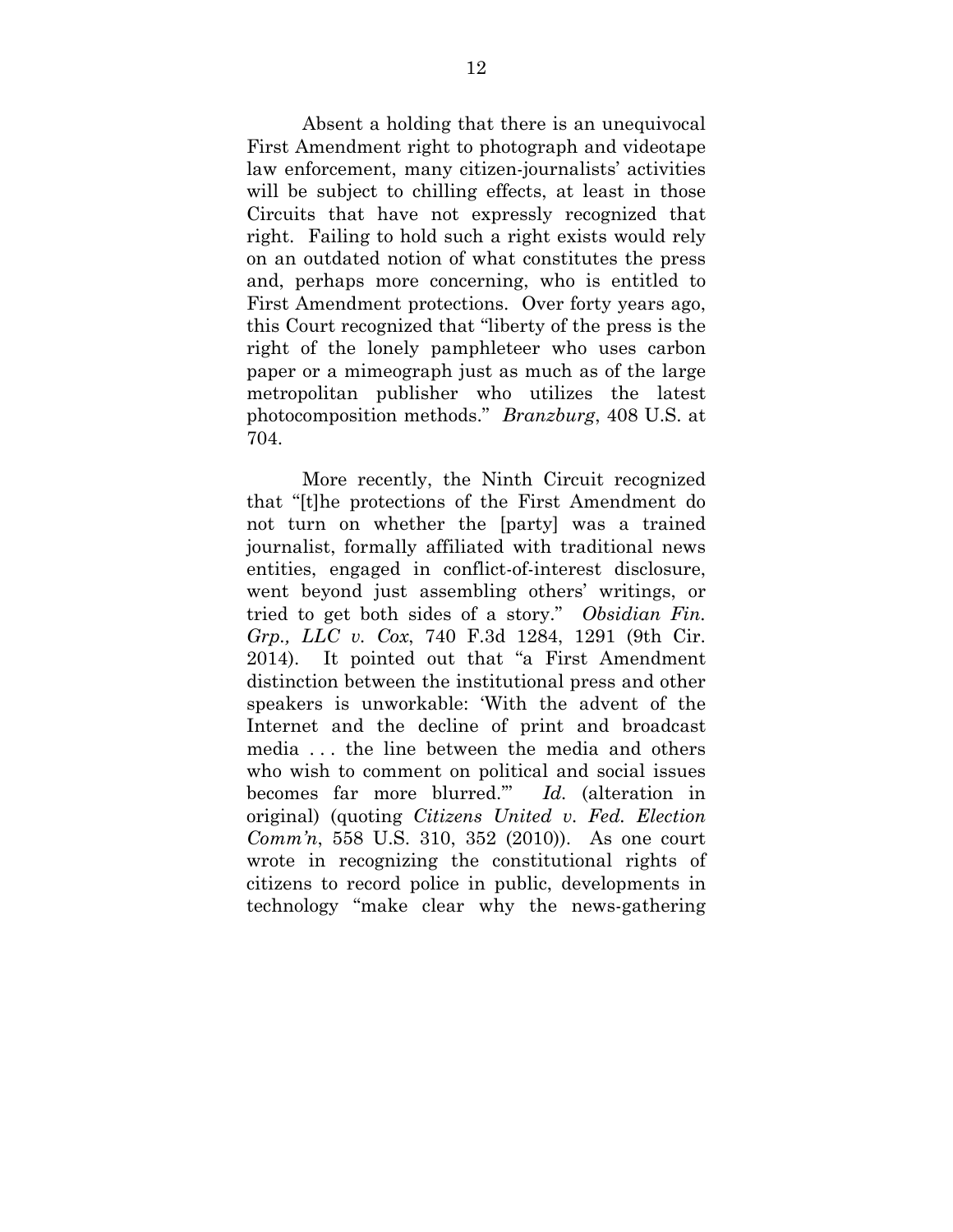protections of the First Amendment cannot turn on professional credentials or status." *Glik*, 655 F.3d at 84.

Absent a holding from this Court, individuals in various Circuits that have not recognized the right may be dissuaded from taking actions to capture future instances of citizen-police interaction. Such concerns are by no means hypothetical. Mr. Santana moved out of the North Charleston area and stated that "[o]ne of my concerns before giving the video to the family was retaliation from the police department." Josh Sanburn, *The Witness*, Time, http://time.com/ramsey-orta-eric-garner-video/. The implications of a lack of clarity or consistency on whether photographing or videotaping law enforcement personnel is a protected right will cause citizens to self-censor the subjects they would otherwise record when faced with the possibility of arrest and jail.

Moreover, any holding that a right to photograph or videotape law enforcement will have a minimal burden on law enforcement personnel – perhaps only a tangential one no different from the daily inconveniences they are expected to tolerate and under which their colleagues in Circuits that have recognized the right already operate. Additionally, the "threat" of being recorded, along with the ubiquity of video-recording devices, could be expected to make law enforcement officials think twice before using disproportionate force and, perhaps, reduce the number of deaths that could and should have been avoided*. See Garcia v. Montgomery Cnty.*, 145 F. Supp. 3d 492, 507 (D. Md. 2015) ("[R]ecording police activity enables citizens to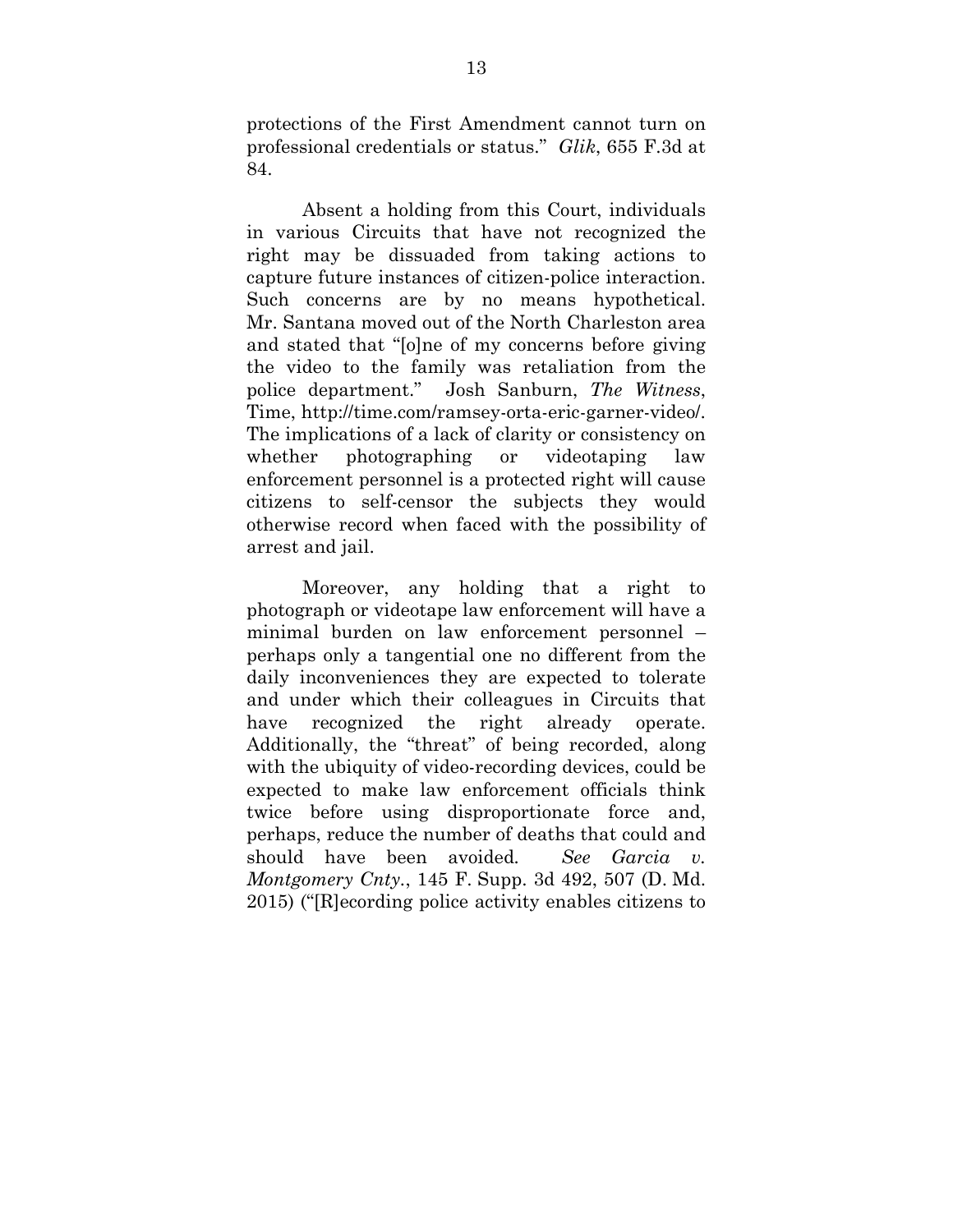'keep them honest,' an undertaking protected by the First Amendment."). Indeed, "[c]aptured images need not be conveyed to others to have a salutary effect. Just as public surveillance cameras are said to reduce crime, the prospect of private image capture provides a deterrent to official actions that would evoke liability or condemnation." Kreimer, *Pervasive Image Capture and the First Amendment*, 159 U. Penn. L. Rev. at 347.

In sum, as the Third Circuit noted:

We ask much of our police. They can be our shelter from the storm. Yet officers are public officials carrying out public functions, and the First Amendment requires them to bear bystanders recording their actions. This is vital to promote the access that fosters free discussion of governmental actions, especially when that discussion benefits not only citizens but the officers themselves.

*Fields*, 862 F.3d at 362.

Although the Eleventh Circuit had also recognized this First Amendment right to record police in *Smith*, 212 F.3d at 1333, over twenty years later the court has now made that right meaningless by granting police qualified immunity when they seize the phones of people, like Petitioner, to prevent them from recording police activity in public. *See Crocker*, 995 F.3d at 1240-43. Thus, this Court should grant the Petition and make clear that the